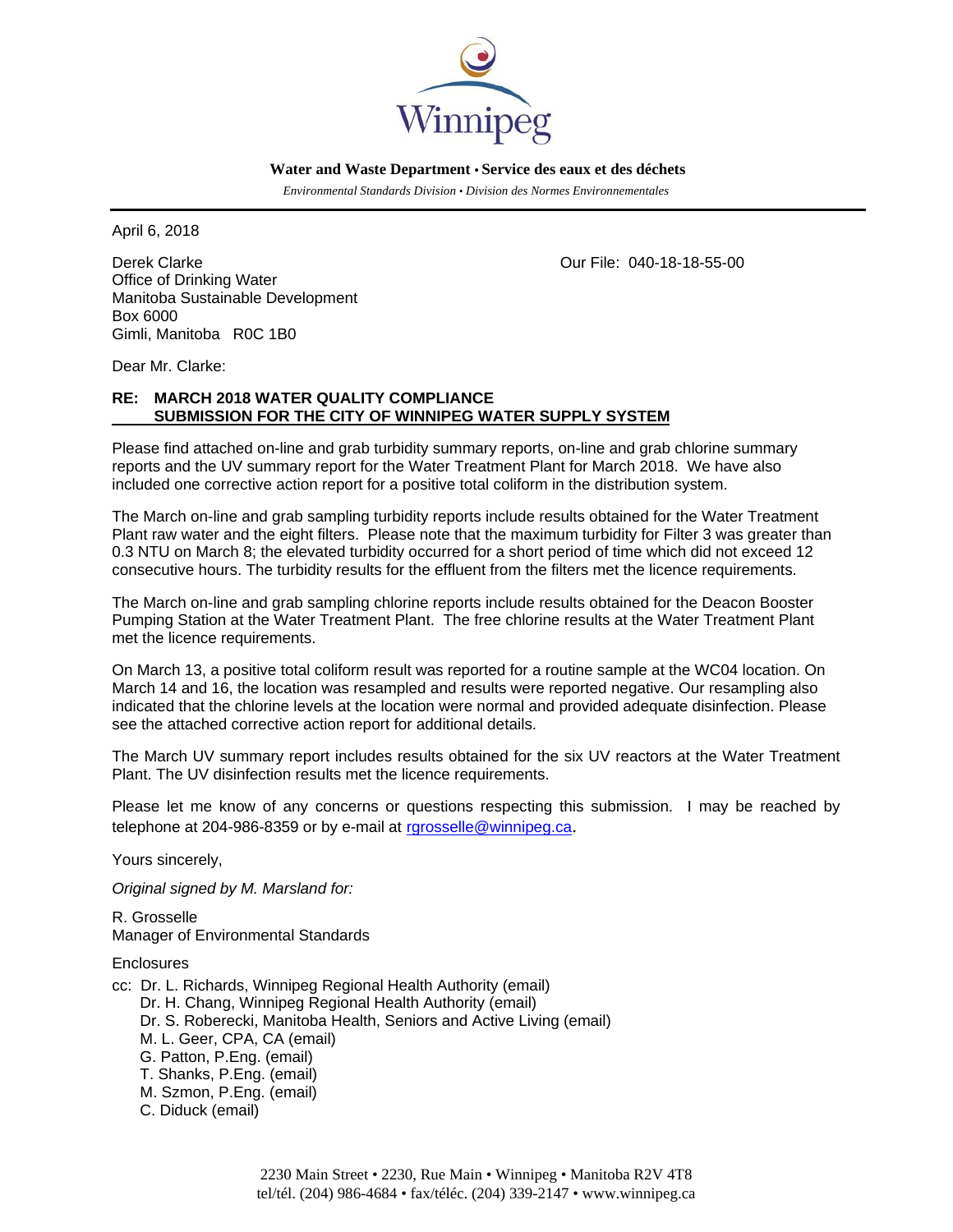

### **CITY OF WINNIPEG**

Water System Code: **252.00**

Licence Number: **PWS-09-412-01**

# WATER AND WASTE DEPARTMENT

WATER SERVICES

| WATER TREATMENT PLANT TURBIDITY ON-LINE MONITORING REPORT    |                                                                                                                                            |                                                                          |      |                                   |      |                                   |      |                                  |      |                                   |      |                                   |      |                                   |      |                                   |      |                                   |
|--------------------------------------------------------------|--------------------------------------------------------------------------------------------------------------------------------------------|--------------------------------------------------------------------------|------|-----------------------------------|------|-----------------------------------|------|----------------------------------|------|-----------------------------------|------|-----------------------------------|------|-----------------------------------|------|-----------------------------------|------|-----------------------------------|
|                                                              |                                                                                                                                            | March 2018 Turbidity (NTU)<br>Filter #2<br>Filter #3<br>Raw<br>Filter #1 |      |                                   |      |                                   |      | Filter #4<br>Filter #5           |      |                                   |      |                                   |      |                                   |      |                                   |      |                                   |
|                                                              |                                                                                                                                            |                                                                          |      |                                   |      |                                   |      |                                  |      |                                   |      |                                   |      | Filter #6                         |      | Filter #7                         |      | Filter #8                         |
|                                                              | Date                                                                                                                                       | Avg                                                                      | Avg  | Max                               | Avg  | Max                               | Avg  | Max                              | Avg  | Max                               | Avg  | Max                               | Avg  | Max                               | Avg  | Max                               | Avg  | Max                               |
|                                                              | 1/03/2018                                                                                                                                  | 0.63                                                                     | 0.03 | 0.08                              | 0.05 | 0.08                              | 0.03 | 0.12                             | 0.03 | 0.11                              | 0.03 | 0.05                              | 0.04 | 0.10                              | 0.05 | 0.09                              | 0.01 | 0.01                              |
|                                                              | 2/03/2018                                                                                                                                  | 0.63                                                                     | 0.02 | 0.07                              | 0.07 | 0.14                              | 0.04 | 0.06                             | 0.02 | 0.05                              | 0.02 | 0.07                              | 0.04 | 0.12                              | 0.04 | 0.10                              | 0.01 | 0.06                              |
|                                                              | 3/03/2018                                                                                                                                  | 0.62                                                                     | 0.03 | 0.05                              | 0.05 | 0.12                              | 0.03 | 0.10                             | 0.03 | 0.11                              | 0.02 | 0.07                              | 0.03 | 0.05                              | 0.03 | 0.10                              | 0.01 | 0.06                              |
|                                                              | 4/03/2018                                                                                                                                  | 0.63                                                                     | 0.03 | 0.06                              | 0.05 | 0.13                              | 0.04 | 0.15                             | 0.03 | 0.10                              | 0.01 | 0.03                              | 0.04 | 0.13                              | 0.04 | 0.07                              | 0.01 | 0.06                              |
|                                                              | 5/03/2018                                                                                                                                  | 0.61                                                                     | 0.03 | 0.13                              | 0.05 | 0.08                              | 0.05 | 0.23                             | 0.03 | 0.10                              | 0.02 | 0.05                              | 0.03 | 0.10                              | 0.03 | 0.08                              | 0.01 | 0.03                              |
|                                                              | 6/03/2018                                                                                                                                  | 0.60                                                                     | 0.02 | 0.06                              | 0.05 | 0.11                              | 0.04 | 0.20                             | 0.03 | 0.05                              | 0.01 | 0.06                              | 0.02 | 0.10                              | 0.02 | 0.07                              | 0.01 | 0.05                              |
|                                                              | 7/03/2018                                                                                                                                  | 0.58                                                                     | 0.03 | 0.07                              | 0.05 | 0.12                              | 0.04 | 0.18                             | 0.03 | 0.09                              | 0.02 | 0.07                              | 0.05 | 0.08                              | 0.03 | 0.06                              | 0.01 | 0.07                              |
|                                                              | 8/03/2018                                                                                                                                  | 0.56                                                                     | 0.03 | 0.16                              | 0.05 | 0.14                              | 0.06 | 0.32                             | 0.03 | 0.11                              | 0.03 | 0.06                              | 0.05 | 0.13                              | 0.05 | 0.09                              | 0.01 | 0.03                              |
|                                                              | 9/03/2018                                                                                                                                  | 0.55                                                                     | 0.02 | 0.06                              | 0.05 | 0.09                              | 0.03 | 0.09                             | 0.02 | 0.08                              | 0.02 | 0.05                              | 0.03 | 0.10                              | 0.03 | 0.09                              | 0.01 | 0.08                              |
|                                                              | 10/03/2018                                                                                                                                 | 0.53                                                                     | 0.04 | 0.11                              | 0.08 | 0.14                              | 0.08 | 0.11                             | 0.04 | 0.07                              | 0.03 | 0.10                              | 0.05 | 0.15                              | 0.05 | 0.13                              | 0.03 | 0.10                              |
|                                                              | 11/03/2018                                                                                                                                 | 0.52                                                                     | 0.04 | 0.07                              | 0.05 | 0.14                              | 0.05 | 0.13                             | 0.04 | 0.12                              | 0.02 | 0.07                              | 0.05 | 0.07                              | 0.03 | 0.05                              | 0.02 | 0.09                              |
|                                                              | 12/03/2018                                                                                                                                 | 0.50                                                                     | 0.03 | 0.08                              | 0.05 | 0.08                              | 0.04 | 0.12                             | 0.03 | 0.10                              | 0.03 | 0.05                              | 0.04 | 0.13                              | 0.05 | 0.10                              | 0.02 | 0.03                              |
|                                                              | 13/03/2018                                                                                                                                 | 0.49                                                                     | 0.02 | 0.04                              | 0.06 | 0.14                              | 0.05 | 0.07                             | 0.03 | 0.05                              | 0.02 | 0.07                              | 0.03 | 0.12                              | 0.03 | 0.10                              | 0.03 | 0.09                              |
|                                                              | 14/03/2018                                                                                                                                 | 0.46                                                                     | 0.04 | 0.07                              | 0.05 | 0.14                              | 0.05 | 0.12                             | 0.03 | 0.11                              | 0.01 | 0.04                              | 0.05 | 0.07                              | 0.03 | 0.05                              | 0.02 | 0.10                              |
|                                                              | 15/03/2018                                                                                                                                 | 0.46                                                                     | 0.03 | 0.09                              | 0.05 | 0.08                              | 0.04 | 0.13                             | 0.03 | 0.11                              | 0.03 | 0.06                              | 0.04 | 0.10                              | 0.04 | 0.09                              | 0.03 | 0.05                              |
|                                                              | 16/03/2018                                                                                                                                 | 0.46                                                                     | 0.03 | 0.05                              | 0.07 | 0.14                              | 0.07 | 0.10                             | 0.03 | 0.06                              | 0.02 | 0.06                              | 0.03 | 0.11                              | 0.03 | 0.09                              | 0.03 | 0.09                              |
|                                                              | 17/03/2018                                                                                                                                 | 0.46                                                                     | 0.05 | 0.09                              | 0.05 | 0.14                              | 0.05 | 0.13                             | 0.04 | 0.11                              | 0.02 | 0.07                              | 0.05 | 0.11                              | 0.03 | 0.05                              | 0.03 | 0.10                              |
|                                                              | 18/03/2018                                                                                                                                 | 0.46                                                                     | 0.04 | 0.10                              | 0.05 | 0.08                              | 0.05 | 0.14                             | 0.03 | 0.13                              | 0.03 | 0.06                              | 0.04 | 0.11                              | 0.04 | 0.10                              | 0.04 | 0.06                              |
|                                                              | 19/03/2018                                                                                                                                 | 0.47                                                                     | 0.03 | 0.06                              | 0.08 | 0.15                              | 0.06 | 0.10                             | 0.03 | 0.06                              | 0.02 | 0.07                              | 0.03 | 0.11                              | 0.03 | 0.10                              | 0.05 | 0.11                              |
|                                                              | 20/03/2018                                                                                                                                 | 0.46                                                                     | 0.06 | 0.10                              | 0.05 | 0.14                              | 0.05 | 0.13                             | 0.04 | 0.11                              | 0.02 | 0.07                              | 0.05 | 0.07                              | 0.03 | 0.05                              | 0.04 | 0.11                              |
|                                                              | 21/03/2018                                                                                                                                 | 0.47                                                                     | 0.04 | 0.10                              | 0.06 | 0.08                              | 0.04 | 0.14                             | 0.03 | 0.12                              | 0.03 | 0.06                              | 0.04 | 0.12                              | 0.04 | 0.10                              | 0.05 | 0.07                              |
|                                                              | 22/03/2018                                                                                                                                 | 0.47                                                                     | 0.04 | 0.06                              | 0.07 | 0.14                              | 0.07 | 0.10                             | 0.04 | 0.07                              | 0.02 | 0.07                              | 0.03 | 0.11                              | 0.03 | 0.09                              | 0.05 | 0.11                              |
|                                                              | 23/03/2018                                                                                                                                 | 0.52                                                                     | 0.05 | 0.11                              | 0.05 | 0.14                              | 0.04 | 0.14                             | 0.03 | 0.11                              | 0.02 | 0.07                              | 0.06 | 0.08                              | 0.03 | 0.05                              | 0.05 | 0.12                              |
|                                                              | 24/03/2018                                                                                                                                 | 0.53                                                                     | 0.04 | 0.09                              | 0.05 | 0.13                              | 0.04 | 0.12                             | 0.03 | 0.08                              | 0.03 | 0.06                              | 0.05 | 0.13                              | 0.05 | 0.10                              | 0.06 | 0.09                              |
|                                                              | 25/03/2018                                                                                                                                 | 0.53                                                                     | 0.04 | 0.10                              | 0.07 | 0.10                              | 0.05 | 0.07                             | 0.03 | 0.10                              | 0.02 | 0.08                              | 0.05 | 0.14                              | 0.04 | 0.11                              | 0.07 | 0.13                              |
|                                                              | 26/03/2018                                                                                                                                 | 0.53                                                                     | 0.05 | 0.07                              | 0.05 | 0.13                              | 0.06 | 0.14                             | 0.04 | 0.09                              | 0.02 | 0.07                              | 0.05 | 0.13                              | 0.04 | 0.11                              | 0.06 | 0.14                              |
|                                                              | 27/03/2018                                                                                                                                 | 0.55                                                                     | 0.05 | 0.10                              | 0.05 | 0.11                              | 0.05 | 0.12                             | 0.03 | 0.09                              | 0.01 | 0.03                              | 0.07 | 0.13                              | 0.05 | 0.07                              | 0.05 | 0.13                              |
|                                                              | 28/03/2018                                                                                                                                 | 0.57                                                                     | 0.05 | 0.11                              | 0.07 | 0.09                              | 0.05 | 0.08                             | 0.03 | 0.12                              | 0.03 | 0.08                              | 0.06 | 0.15                              | 0.05 | 0.12                              | 0.10 | 0.13                              |
|                                                              | 29/03/2018                                                                                                                                 | 0.60                                                                     | 0.06 | 0.08                              | 0.06 | 0.15                              | 0.07 | 0.15                             | 0.05 | 0.07                              | 0.03 | 0.11                              | 0.05 | 0.16                              | 0.04 | 0.12                              | 0.07 | 0.16                              |
|                                                              | 30/03/2018                                                                                                                                 | 0.61                                                                     | 0.07 | 0.13                              | 0.05 | 0.15                              | 0.05 | 0.15                             | 0.04 | 0.11                              | 0.03 | 0.04                              | 0.09 | 0.14                              | 0.06 | 0.08                              | 0.06 | 0.16                              |
|                                                              | 31/03/2018                                                                                                                                 | 0.62                                                                     | 0.04 | 0.13                              | 0.07 | 0.08                              | 0.05 | 0.07                             | 0.02 | 0.11                              | 0.03 | 0.09                              | 0.05 | 0.16                              | 0.04 | 0.11                              | 0.10 | 0.16                              |
| Compliance with Turbidity Standard, $C = B/A \times 100\%$ : | Total Number of Measurements Taken, A:<br>Turbidity Standard for Monitoring Location (NTU):<br>Number of Measurements Meeting Standard, B: |                                                                          |      | 14036<br>0.3<br>14036<br>100.000% |      | 11213<br>0.3<br>11213<br>100.000% |      | 14305<br>0.3<br>14302<br>99.979% |      | 11545<br>0.3<br>11545<br>100.000% |      | 14771<br>0.3<br>14771<br>100.000% |      | 13168<br>0.3<br>13168<br>100.000% |      | 13120<br>0.3<br>13120<br>100.000% |      | 14556<br>0.3<br>14556<br>100.000% |

File Path: N:\Water Treatment Branch\Administration\Reports\Regulatory Submissions\Turbidity\2018\03-March

Submitted By (Print): D.Merredew **Communisty Communisty Communisty Communisty Communisty Communisty Original signed by D.Merredew**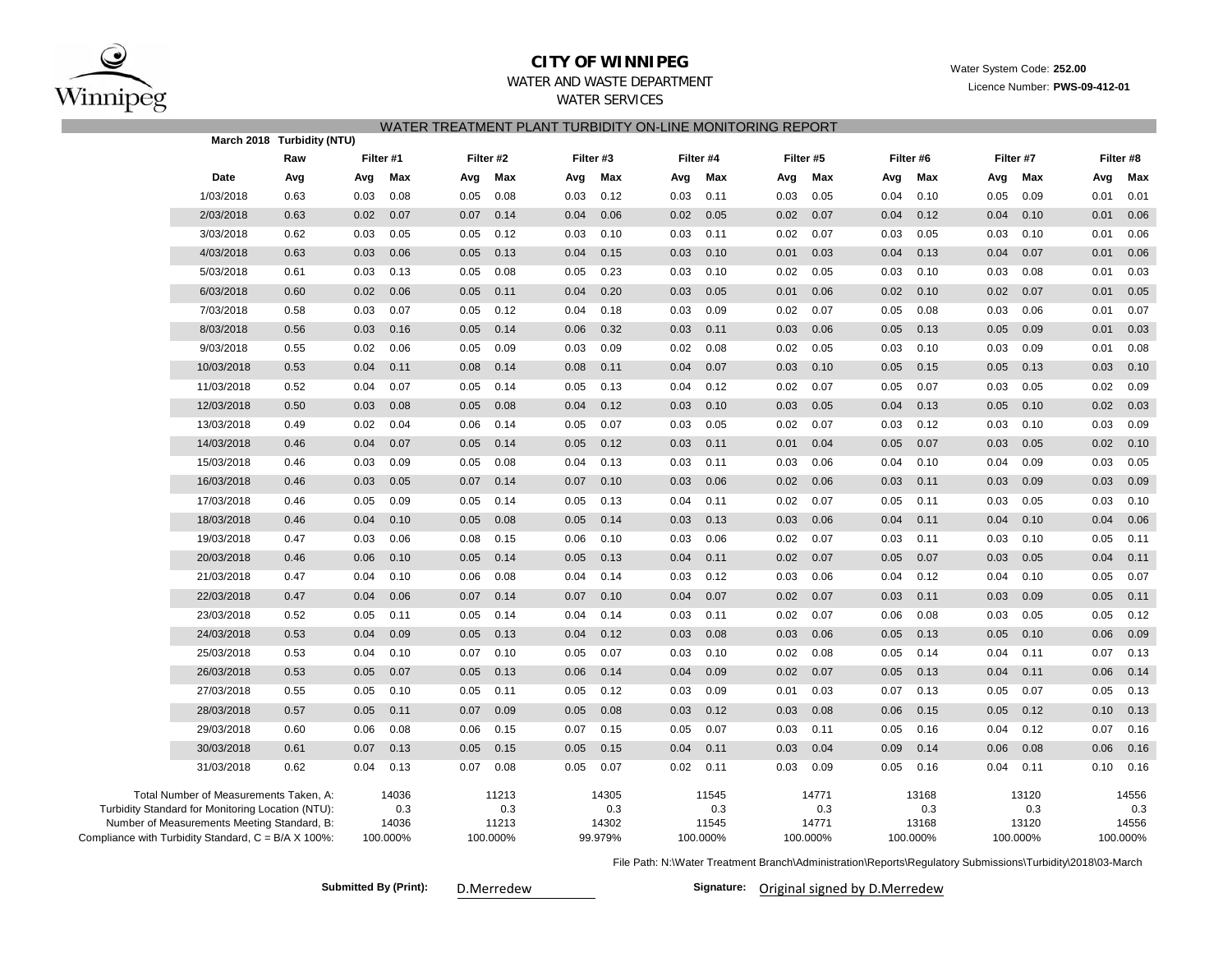

### CITY OF WINNIPEG WATER AND WASTE DEPARTMENT ENVIRONMENTAL STANDARDS DIVISION

### **WATER TREATMENT PLANT TURBIDITY GRAB MONITORING REPORT**

| Water System Code: 252.00                          |           |                  |           |           |           |                     |           |                     |           | <b>Turbidity (NTU)</b> |           |           |           |                     |           |                     |           |           |
|----------------------------------------------------|-----------|------------------|-----------|-----------|-----------|---------------------|-----------|---------------------|-----------|------------------------|-----------|-----------|-----------|---------------------|-----------|---------------------|-----------|-----------|
| Licence No. PWS-09-412-01                          |           |                  |           |           |           |                     |           |                     |           |                        |           |           |           |                     |           |                     |           |           |
| Date                                               |           | <b>Raw Water</b> |           | Filter 1  |           | Filter <sub>2</sub> |           | Filter <sub>3</sub> |           | Filter 4               |           | Filter 5  |           | Filter <sub>6</sub> |           | Filter <sub>7</sub> |           | Filter 8  |
|                                                    | Grab      | Analyser         | Grab      | Analyser  | Grab      | Analyser            | Grab      | Analyser            | Grab      | Analyser               | Grab      | Analyser  | Grab      | Analyser            | Grab      | Analyser            | Grab      | Analyser  |
| 01-Mar-2018                                        | 0.43      | 0.62             | 0.12      | 0.05      | 0.08      | 0.07                | OL        | <b>OL</b>           | OL        | OL                     | 0.09      | 0.02      | 0.12      | 0.08                | 0.12      | 0.05                | 0.10      | <0.02     |
| 02-Mar-2018                                        | <b>NA</b> | <b>NA</b>        | <b>NA</b> | <b>NA</b> | <b>NA</b> | <b>NA</b>           | <b>NA</b> | <b>NA</b>           | <b>NA</b> | <b>NA</b>              | <b>NA</b> | <b>NA</b> | <b>NA</b> | <b>NA</b>           | <b>NA</b> | <b>NA</b>           | <b>NA</b> | <b>NA</b> |
| 03-Mar-2018                                        | <b>NA</b> | <b>NA</b>        | <b>NA</b> | <b>NA</b> | <b>NA</b> | <b>NA</b>           | <b>NA</b> | <b>NA</b>           | <b>NA</b> | <b>NA</b>              | <b>NA</b> | <b>NA</b> | <b>NA</b> | <b>NA</b>           | <b>NA</b> | <b>NA</b>           | <b>NA</b> | <b>NA</b> |
| 04-Mar-2018                                        | 0.48      | 0.61             | 0.12      | 0.03      | <b>OL</b> | <b>OL</b>           | OL        | OL                  | 0.14      | 0.05                   | 0.10      | < 0.02    | 0.11      | 0.05                | 0.10      | 0.03                | 0.09      | <0.02     |
| 05-Mar-2018                                        | 0.53      | 0.61             | OL        | <b>OL</b> | 0.09      | 0.06                | 0.16      | 0.10                | OL        | OL                     | 0.12      | 0.02      | 0.13      | 0.07                | 0.10      | 0.03                | 0.10      | <0.02     |
| 06-Mar-2018                                        | 0.47      | 0.59             | 0.07      | 0.02      | 0.09      | 0.07                | 0.09      | 0.04                | 0.08      | 0.03                   | OL        | OL        | 0.08      | 0.05                | OL        | <b>OL</b>           | 0.09      | 0.03      |
| 07-Mar-2018                                        | 0.47      | 0.55             | 0.08      | < 0.02    | 0.13      | 0.11                | 0.10      | 0.05                | 0.10      | 0.04                   | 0.08      | < 0.02    | 0.09      | 0.06                | 0.08      | 0.03                | OL        | OL        |
| 08-Mar-2018                                        | 0.45      | 0.53             | 0.10      | 0.04      | <b>OL</b> | OL                  | OL        | OL                  | 0.15      | 0.09                   | 0.09      | 0.02      | 0.12      | 0.07                | 0.11      | 0.04                | 0.09      | 0.03      |
| 09-Mar-2018                                        | <b>NA</b> | <b>NA</b>        | <b>NA</b> | <b>NA</b> | <b>NA</b> | <b>NA</b>           | <b>NA</b> | <b>NA</b>           | <b>NA</b> | <b>NA</b>              | <b>NA</b> | <b>NA</b> | <b>NA</b> | <b>NA</b>           | <b>NA</b> | <b>NA</b>           | <b>NA</b> | <b>NA</b> |
| 10-Mar-2018                                        | <b>NA</b> | <b>NA</b>        | <b>NA</b> | <b>NA</b> | <b>NA</b> | <b>NA</b>           | <b>NA</b> | <b>NA</b>           | <b>NA</b> | <b>NA</b>              | <b>NA</b> | <b>NA</b> | <b>NA</b> | <b>NA</b>           | <b>NA</b> | <b>NA</b>           | <b>NA</b> | <b>NA</b> |
| 11-Mar-2018                                        | 0.45      | 0.50             | 0.08      | 0.02      | 0.13      | 0.11                | 0.13      | 0.07                | 0.11      | 0.05                   | OL        | OL        | 0.10      | 0.06                | 0.10      | 0.03                | OL        | OL        |
| 12-Mar-2018                                        | 0.40      | 0.50             | 0.10      | 0.05      | 0.07      | 0.07                | OL        | OL                  | OL        | OL                     | 0.08      | 0.02      | 0.10      | 0.06                | 0.09      | 0.04                | 0.08      | 0.04      |
| 13-Mar-2018                                        | 0.41      | 0.48             | 0.07      | 0.02      | 0.08      | 0.07                | 0.08      | 0.05                | 0.08      | 0.03                   | 0.11      | 0.04      | OL        | OL                  | OL        | OL                  | 0.10      | 0.06      |
| 14-Mar-2018                                        | 0.42      | 0.45             | 0.09      | 0.03      | OL        | OL                  | 0.12      | 0.08                | 0.12      | 0.06                   | 0.07      | < 0.02    | 0.09      | 0.05                | 0.08      | 0.03                | OL        | OL        |
| 15-Mar-2018                                        | 0.38      | 0.44             | OL        | <b>OL</b> | 0.08      | 0.07                | 0.08      | 0.05                | OL        | OL                     | 0.09      | 0.03      | 0.12      | 0.07                | 0.10      | 0.04                | 0.09      | 0.05      |
| 16-Mar-2018                                        | <b>NA</b> | <b>NA</b>        | <b>NA</b> | <b>NA</b> | <b>NA</b> | <b>NA</b>           | <b>NA</b> | <b>NA</b>           | <b>NA</b> | <b>NA</b>              | <b>NA</b> | <b>NA</b> | <b>NA</b> | <b>NA</b>           | <b>NA</b> | <b>NA</b>           | <b>NA</b> | <b>NA</b> |
| 17-Mar-2018                                        | <b>NA</b> | <b>NA</b>        | <b>NA</b> | <b>NA</b> | <b>NA</b> | <b>NA</b>           | <b>NA</b> | <b>NA</b>           | <b>NA</b> | <b>NA</b>              | <b>NA</b> | <b>NA</b> | <b>NA</b> | <b>NA</b>           | <b>NA</b> | <b>NA</b>           | <b>NA</b> | <b>NA</b> |
| 18-Mar-2018                                        | 0.44      | 0.47             | 0.13      | 0.07      | 0.11      | 0.08                | OL        | OL                  | OL        | OL                     | 0.11      | 0.03      | 0.11      | 0.07                | 0.09      | 0.04                | 0.08      | 0.07      |
| 19-Mar-2018                                        | 0.45      | 0.46             | 0.10      | 0.03      | 0.13      | 0.08                | 0.09      | 0.06                | 0.08      | 0.04                   | 0.10      | 0.02      | <b>OL</b> | OL                  | <b>OL</b> | <b>OL</b>           | 0.09      | 0.07      |
| 20-Mar-2018                                        | 0.39      | 0.44             | 0.10      | 0.04      | 0.17      | 0.13                | 0.12      | 0.07                | 0.11      | 0.06                   | 0.08      | < 0.02    | 0.10      | 0.05                | 0.09      | 0.03                | OL        | OL        |
| 21-Mar-2018                                        | 0.40      | 0.49             | 0.14      | 0.08      | 0.09      | 0.07                | OL        | OL                  | OL        | OL                     | 0.10      | 0.02      | 0.11      | 0.07                | 0.10      | 0.04                | 0.10      | 0.08      |
| 22-Mar-2018                                        | 0.43      | 0.45             | 0.08      | 0.04      | 0.09      | 0.08                | 0.10      | 0.06                | 0.09      | 0.04                   | 0.12      | 0.03      | OL        | OL                  | OL        | OL                  | 0.11      | 0.09      |
| 23-Mar-2018                                        | <b>NA</b> | <b>NA</b>        | <b>NA</b> | <b>NA</b> | <b>NA</b> | <b>NA</b>           | <b>NA</b> | <b>NA</b>           | <b>NA</b> | <b>NA</b>              | <b>NA</b> | <b>NA</b> | <b>NA</b> | <b>NA</b>           | <b>NA</b> | <b>NA</b>           | <b>NA</b> | <b>NA</b> |
| 24-Mar-2018                                        | <b>NA</b> | <b>NA</b>        | <b>NA</b> | <b>NA</b> | <b>NA</b> | <b>NA</b>           | <b>NA</b> | <b>NA</b>           | <b>NA</b> | <b>NA</b>              | <b>NA</b> | <b>NA</b> | <b>NA</b> | <b>NA</b>           | <b>NA</b> | <b>NA</b>           | <b>NA</b> | <b>NA</b> |
| 25-Mar-2018                                        | 0.47      | 0.50             | <b>OL</b> | <b>OL</b> | 0.09      | 0.07                | 0.09      | 0.06                | 0.09      | 0.04                   | 0.10      | 0.03      | <b>OL</b> | <b>OL</b>           | 0.13      | 0.07                | 0.11      | 0.11      |
| 26-Mar-2018                                        | 0.44      | 0.54             | 0.09      | 0.04      | 0.09      | 0.08                | 0.10      | 0.06                | 0.10      | 0.04                   | <b>OL</b> | OL        | 0.10      | 0.06                | OL        | <b>OL</b>           | 0.11      | 0.13      |
| 27-Mar-2018                                        | 0.44      | 0.51             | 0.08      | 0.04      | <b>OL</b> | OL                  | 0.12      | 0.09                | 0.10      | 0.05                   | 0.09      | < 0.02    | 0.10      | 0.07                | 0.09      | 0.03                | <b>OL</b> | OL        |
| 28-Mar-2018                                        | 0.45      | 0.55             | OL        | OL        | 0.08      | 0.08                | 0.09      | 0.07                | OL        | OL                     | 0.10      | 0.03      | 0.15      | 0.12                | 0.11      | 0.06                | 0.09      | 0.11      |
| 29-Mar-2018                                        | 0.45      | 0.57             | 0.10      | 0.05      | 0.10      | 0.09                | 0.11      | 0.07                | 0.10      | 0.05                   | OL        | OL        | 0.10      | 0.08                | OL        | OL                  | 0.12      | 0.13      |
| 30-Mar-2018                                        | <b>NA</b> | <b>NA</b>        | <b>NA</b> | <b>NA</b> | <b>NA</b> | <b>NA</b>           | <b>NA</b> | <b>NA</b>           | <b>NA</b> | <b>NA</b>              | <b>NA</b> | <b>NA</b> | <b>NA</b> | <b>NA</b>           | <b>NA</b> | <b>NA</b>           | <b>NA</b> | <b>NA</b> |
| 31-Mar-2018                                        | <b>NA</b> | <b>NA</b>        | <b>NA</b> | <b>NA</b> | <b>NA</b> | <b>NA</b>           | <b>NA</b> | <b>NA</b>           | <b>NA</b> | <b>NA</b>              | <b>NA</b> | <b>NA</b> | <b>NA</b> | <b>NA</b>           | <b>NA</b> | <b>NA</b>           | <b>NA</b> | <b>NA</b> |
| Total number of measurements taken, A:             |           |                  | 17        |           | 17        |                     | 15        |                     | 14        |                        | 17        |           | 17        |                     | 15        |                     | 16        |           |
| Turbidity Standard for Monitoring Location (NTU):  |           |                  | 0.30      |           | 0.30      |                     | 0.30      |                     | 0.30      |                        | 0.30      |           | 0.30      |                     | 0.30      |                     | 0.30      |           |
| Number of measurements meeting standard, B:        |           |                  | 17        |           | 17        |                     | 15        |                     | 14        |                        | 17        |           | 17        |                     | 15        |                     | 16        |           |
| Compliance with Turbidity Standard, C= B/A X 100%: |           |                  | 100%      |           | 100%      |                     | 100%      |                     | 100%      |                        | 100%      |           | 100%      |                     | 100%      |                     | 100%      |           |

NS: No Sample NA: Not Analyzed OL: Off-Line

**6-Apr-18**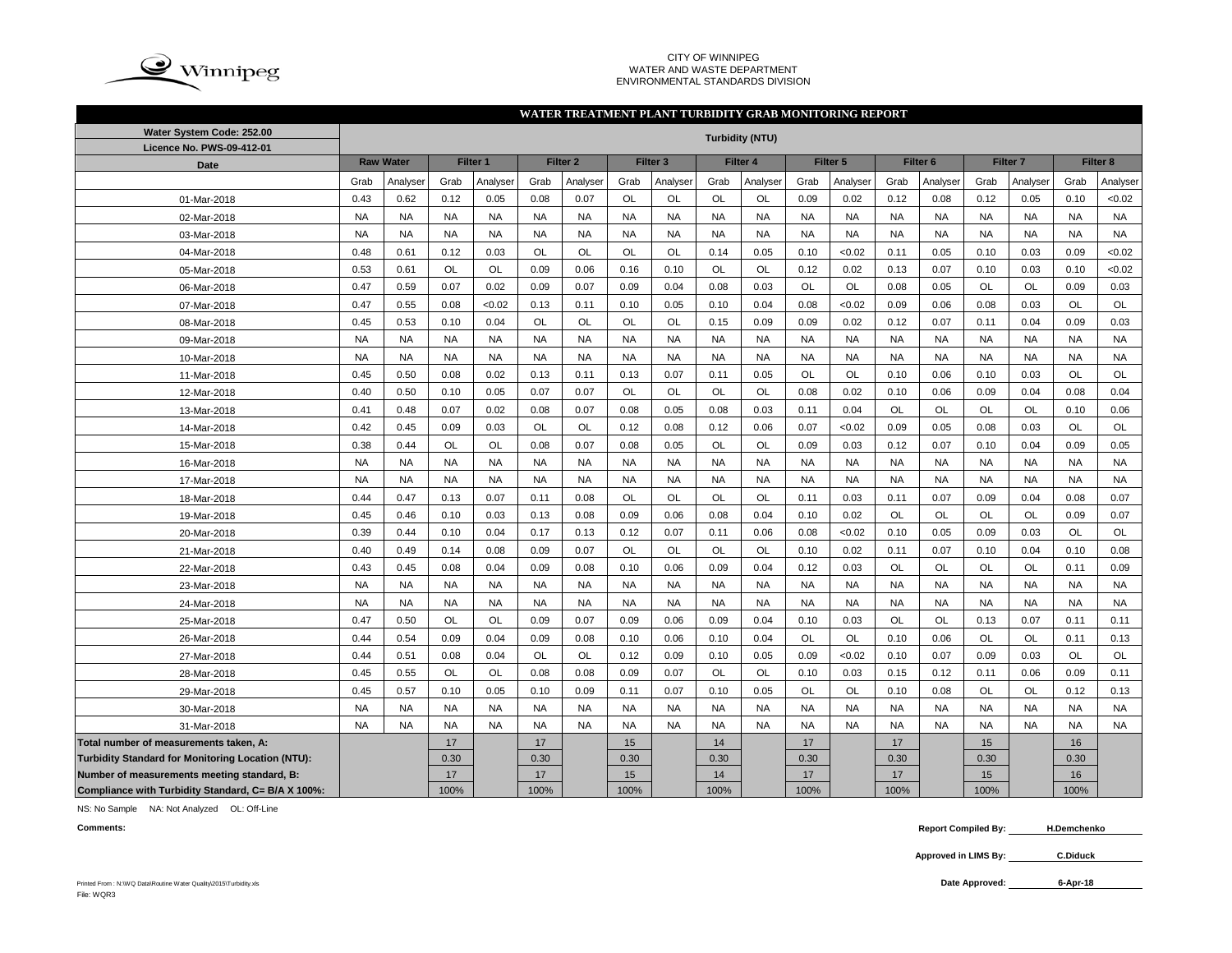

**City Of Winnipeg**

Water and Waste Department Water Services

WATER TREATMENT PLANT FREE CHLORINE ON-LINE MONITORING REPORT

Deacon Booster Pumping Station

| Water System Code:     |
|------------------------|
| Licence Number:        |
| <b>Report Created:</b> |

Water System Code: **252.00** Licence Number: **PWS-09-412-01**

01 April 2018 **Report Period: March 2018** Report Period: March 2018

|                                                                     | <b>BRANCH1</b><br>[mg/L] |              | <b>BRANCH2</b><br>[mg/L] |              |
|---------------------------------------------------------------------|--------------------------|--------------|--------------------------|--------------|
| Date                                                                | Average                  | Minimum      | Average                  | Minimum      |
| 01/03/2018                                                          | OL                       | OL           | 1.09                     | 1.06         |
| 02/03/2018                                                          | OL                       | OL           | 1.09                     | 1.06         |
| 03/03/2018                                                          | OL                       | OL           | 1.06                     | 0.96         |
| 04/03/2018                                                          | OL                       | OL           | 1.07                     | 1.05         |
| 05/03/2018                                                          | OL                       | OL           | 1.12                     | 1.07         |
| 06/03/2018                                                          | OL                       | OL           | 1.08                     | 0.85         |
| 07/03/2018                                                          | OL                       | OL           | 1.22                     | 1.10         |
| 08/03/2018                                                          | OL                       | OL           | 1.15                     | 1.09         |
| 09/03/2018                                                          | 1.00                     | 0.92         | 1.09                     | 0.97         |
| 10/03/2018                                                          | 1.02                     | 0.95         | 0.97                     | 0.94         |
| 11/03/2018                                                          | 1.03                     | 0.99         | 0.99                     | 0.93         |
| 12/03/2018                                                          | 1.04                     | 0.99         | 1.08                     | 1.06         |
| 13/03/2018                                                          | 1.04                     | 0.98         | 1.13                     | 1.07         |
| 14/03/2018                                                          | 1.02                     | 0.98         | 1.13                     | 1.11         |
| 15/03/2018                                                          | 1.16                     | 0.98         | 1.19                     | 1.13         |
| 16/03/2018                                                          | 1.24                     | 1.18         | 1.22                     | 1.17         |
| 17/03/2018                                                          | 1.24                     | 1.14         | 1.20                     | 1.17         |
| 18/03/2018                                                          | 1.16                     | 1.11         | 1.14                     | 1.10         |
| 19/03/2018                                                          | 1.14                     | 0.88         | 1.11                     | 1.02         |
| 20/03/2018                                                          | 0.99                     | 0.81         | 1.08                     | 1.03         |
| 21/03/2018                                                          | 1.04                     | 0.92         | 1.09                     | 1.05         |
| 22/03/2018                                                          | 1.02                     | 0.91         | 1.10                     | 1.06         |
| 23/03/2018                                                          | 0.93                     | 0.83         | 1.06                     | 0.91         |
| 24/03/2018                                                          | 0.89                     | 0.81         | 0.99                     | 0.89         |
| 25/03/2018                                                          | 0.92                     | 0.85         | 1.03                     | 0.93         |
| 26/03/2018                                                          | 1.02                     | 0.89         | 1.15                     | 1.01         |
| 27/03/2018                                                          | 1.01                     | 0.87         | 1.10                     | 0.97         |
| 28/03/2018                                                          | 1.01                     | 0.92         | 0.99                     | 0.93         |
| 29/03/2018                                                          | 1.00                     | 0.92         | 1.01                     | 0.91         |
| 30/03/2018                                                          | 0.93                     | 0.84         | 1.02                     | 0.92         |
| 31/03/2018                                                          | 0.99                     | 0.92         | 1.06                     | 0.99         |
| Total Number of Measurements, A:<br>Minimum Free Chlorine Standard: |                          | 15591<br>0.5 |                          | 21565<br>0.5 |
| Number of Measurements Meeting Standard, B:                         |                          | 15591        |                          | 21565        |
| COMPLIANCE, $C = B/A \times 100\%$ :                                |                          | 100.00       |                          | 100.00       |

Off-line OL

File Path: N:\Water Treatment Branch\Administration\Reports\Regulatory Submissions\Chlorine\2018\03-March

Submitted By (Print): D. Merredew

Signature: Original signed by D.Merredew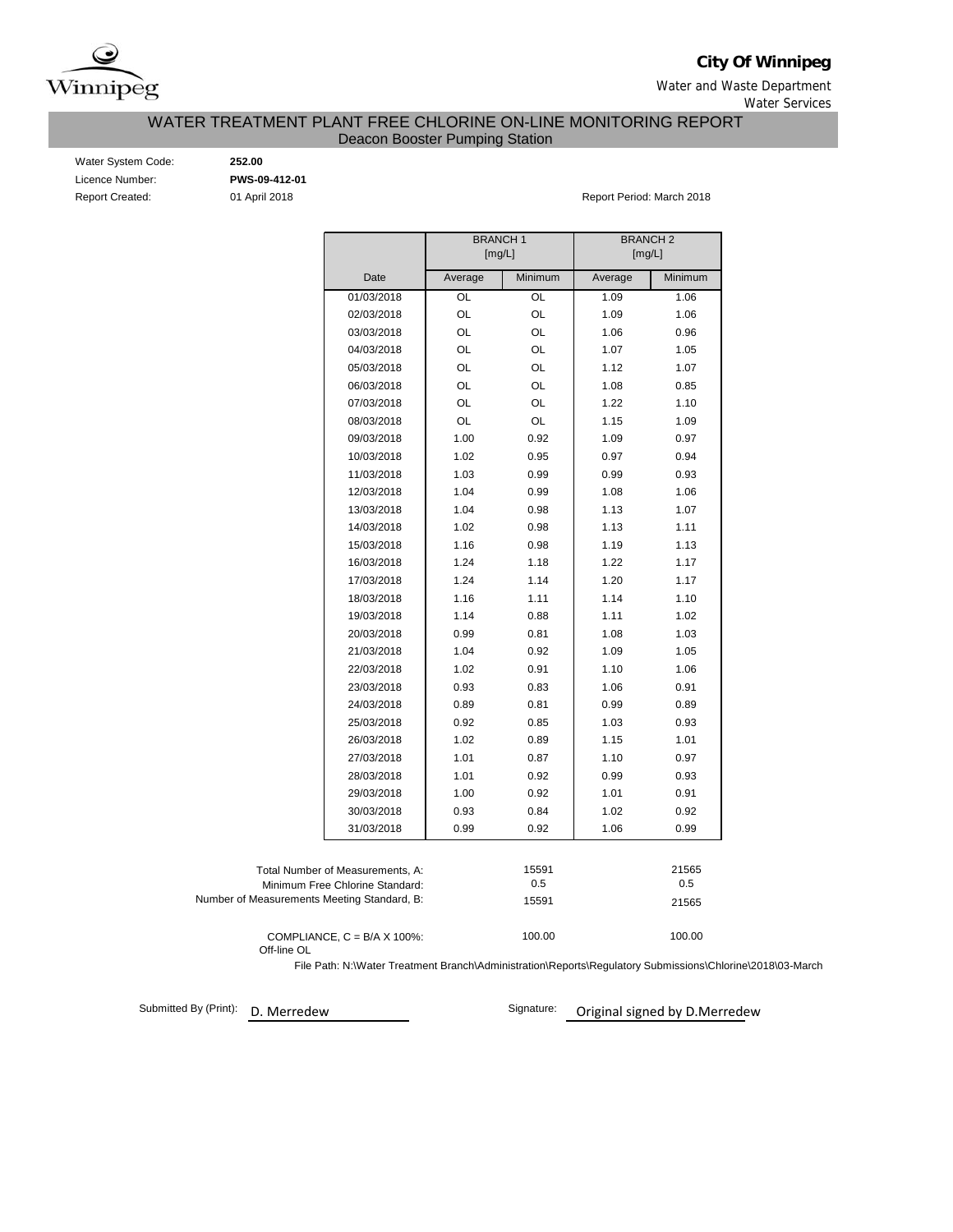| CITY OF WINNIPEG<br>WATER AND WASTE DEPARTMENT<br>$\clubsuit$ Winnipeg<br>ENVIRONMENTAL STANDARDS DIVISION |           |                                         |                                 |           |                                                |                                 |  |  |  |  |  |
|------------------------------------------------------------------------------------------------------------|-----------|-----------------------------------------|---------------------------------|-----------|------------------------------------------------|---------------------------------|--|--|--|--|--|
| WATER TREATMENT PLANT CHLORINE GRAB MONITORING REPORT                                                      |           |                                         |                                 |           |                                                |                                 |  |  |  |  |  |
| Water System Code: 252.00                                                                                  |           | Deacon Booster Pumping Station Branch 1 |                                 |           | <b>Deacon Booster Pumping Station Branch 2</b> |                                 |  |  |  |  |  |
| <b>Licence No. PWS-09-412-01</b>                                                                           |           |                                         |                                 |           |                                                |                                 |  |  |  |  |  |
| <b>Date</b>                                                                                                |           | Free Chlorine (mg/L)                    | <b>Total Chlorine</b><br>(mg/L) |           | Free Chlorine (mg/L)                           | <b>Total Chlorine</b><br>(mg/L) |  |  |  |  |  |
|                                                                                                            | Analyser  | Grab                                    | Grab                            | Analyser  | Grab                                           | Grab                            |  |  |  |  |  |
| 01-Mar-2018                                                                                                | OL        | OL                                      | OL                              | 1.11      | 1.17                                           | 1.32                            |  |  |  |  |  |
| 02-Mar-2018                                                                                                | <b>NA</b> | <b>NA</b>                               | <b>NA</b>                       | <b>NA</b> | NA                                             | <b>NA</b>                       |  |  |  |  |  |
| 03-Mar-2018                                                                                                | <b>NA</b> | <b>NA</b>                               | <b>NA</b>                       | <b>NA</b> | <b>NA</b>                                      | <b>NA</b>                       |  |  |  |  |  |
| 04-Mar-2018                                                                                                | OL        | OL                                      | OL                              | 1.07      | 1.09                                           | 1.27                            |  |  |  |  |  |
| 05-Mar-2018                                                                                                | OL        | OL                                      | OL                              | 1.13      | 1.15                                           | 1.33                            |  |  |  |  |  |
| 06-Mar-2018                                                                                                | OL        | <b>OL</b>                               | OL                              | 1.05      | 1.17                                           | 1.30                            |  |  |  |  |  |
| 07-Mar-2018                                                                                                | OL        | OL                                      | OL                              | 1.29      | 1.15                                           | 1.35                            |  |  |  |  |  |
| 08-Mar-2018                                                                                                | OL        | <b>OL</b>                               | <b>OL</b>                       | 1.21      | 1.23                                           | 1.42                            |  |  |  |  |  |
| 09-Mar-2018                                                                                                | 0.97      | 1.14                                    | 1.28                            | <b>NA</b> | <b>NA</b>                                      | <b>NA</b>                       |  |  |  |  |  |
| 10-Mar-2018                                                                                                | 0.96      | 0.97                                    | 1.25                            | NA        | NA                                             | NA.                             |  |  |  |  |  |
| 11-Mar-2018                                                                                                | 1.02      | 1.05                                    | 1.24                            | 0.95      | 1.05                                           | 1.24                            |  |  |  |  |  |
| 12-Mar-2018                                                                                                | 1.04      | 1.10                                    | 1.27                            | 1.08      | 1.10                                           | 1.30                            |  |  |  |  |  |
| 13-Mar-2018                                                                                                | 1.04      | 1.08                                    | 1.27                            | 1.09      | 1.15                                           | 1.39                            |  |  |  |  |  |
| 14-Mar-2018                                                                                                | 1.03      | 1.07                                    | 1.23                            | 1.14      | 1.17                                           | 1.31                            |  |  |  |  |  |
| 15-Mar-2018                                                                                                | 1.16      | 1.20                                    | 1.39                            | 1.16      | 1.16                                           | 1.31                            |  |  |  |  |  |
| 16-Mar-2018                                                                                                | <b>NA</b> | <b>NA</b>                               | <b>NA</b>                       | <b>NA</b> | NA                                             | <b>NA</b>                       |  |  |  |  |  |
| 17-Mar-2018                                                                                                | NA.       | NA                                      | NA                              | NA        | NA                                             | NA                              |  |  |  |  |  |
| 18-Mar-2018                                                                                                | 1.15      | 1.18                                    | 1.40                            | 1.12      | 1.16                                           | 1.32                            |  |  |  |  |  |
| 19-Mar-2018                                                                                                | 1.22      | 1.22                                    | 1.41                            | 1.11      | 1.14                                           | 1.27                            |  |  |  |  |  |
| 20-Mar-2018                                                                                                | 1.05      | 1.01                                    | 1.21                            | 1.13      | 1.05                                           | 1.23                            |  |  |  |  |  |
| 21-Mar-2018                                                                                                | 1.05      | 1.04                                    | 1.23                            | 1.10      | 1.05                                           | 1.21                            |  |  |  |  |  |
| 22-Mar-2018                                                                                                | 1.04      | 1.06                                    | 1.18                            | 1.09      | 1.14                                           | 1.29                            |  |  |  |  |  |
| 23-Mar-2018                                                                                                | <b>NA</b> | <b>NA</b>                               | <b>NA</b>                       | <b>NA</b> | <b>NA</b>                                      | <b>NA</b>                       |  |  |  |  |  |
| 24-Mar-2018                                                                                                | <b>NA</b> | <b>NA</b>                               | <b>NA</b>                       | <b>NA</b> | <b>NA</b>                                      | <b>NA</b>                       |  |  |  |  |  |
| 25-Mar-2018                                                                                                | 0.92      | 0.99                                    | 1.11                            | 1.02      | 1.03                                           | 1.25                            |  |  |  |  |  |
| 26-Mar-2018                                                                                                | 1.04      | 1.10                                    | 1.27                            | 1.18      | 1.17                                           | 1.34                            |  |  |  |  |  |
| 27-Mar-2018                                                                                                | 1.01      | 1.11                                    | 1.30                            | 1.07      | 1.18                                           | 1.32                            |  |  |  |  |  |
| 28-Mar-2018                                                                                                | 1.06      | 1.03                                    | 1.22                            | 0.99      | 1.11                                           | 1.28                            |  |  |  |  |  |
| 29-Mar-2018                                                                                                | 0.98      | 1.00                                    | 1.17                            | 1.04      | 1.07                                           | 1.26                            |  |  |  |  |  |
| 30-Mar-2018                                                                                                | <b>NA</b> | <b>NA</b>                               | <b>NA</b>                       | <b>NA</b> | <b>NA</b>                                      | <b>NA</b>                       |  |  |  |  |  |
| 31-Mar-2018                                                                                                | <b>NA</b> | <b>NA</b>                               | NA                              | <b>NA</b> | NA                                             | <b>NA</b>                       |  |  |  |  |  |
| Total number of measurements taken, A:                                                                     |           | 17                                      |                                 |           | 21                                             |                                 |  |  |  |  |  |
| Chlorine Standard for Monitoring Location (mg/L):                                                          |           | 0.50                                    |                                 |           | 0.50                                           |                                 |  |  |  |  |  |
| Number of measurements meeting standard, B:                                                                |           | 17                                      |                                 |           | 21                                             |                                 |  |  |  |  |  |
| Compliance with Chlorine Standard, C= B/A X 100%:                                                          |           | 100%                                    |                                 |           | 100%                                           |                                 |  |  |  |  |  |

NS: No Sample NA: Not Analyzed OL: Off-Line

| <b>Comments:</b>                                                 | <b>Report Compiled By:</b> | <b>H.Demchenko</b> |  |
|------------------------------------------------------------------|----------------------------|--------------------|--|
| Branch I offline March 1 to 9 to facilitate maintenance work.    |                            |                    |  |
|                                                                  | Approved in LIMS By:       | <b>C.Diduck</b>    |  |
| Printed From: N:\WQ Data\Routine Water Quality\2018\Chlorine.xls | Date Approved:             | 6-Apr-18           |  |

**Printed From : N:\WQ Data\Routine Water Quality\2018\Chlorine.xls** File: WQR3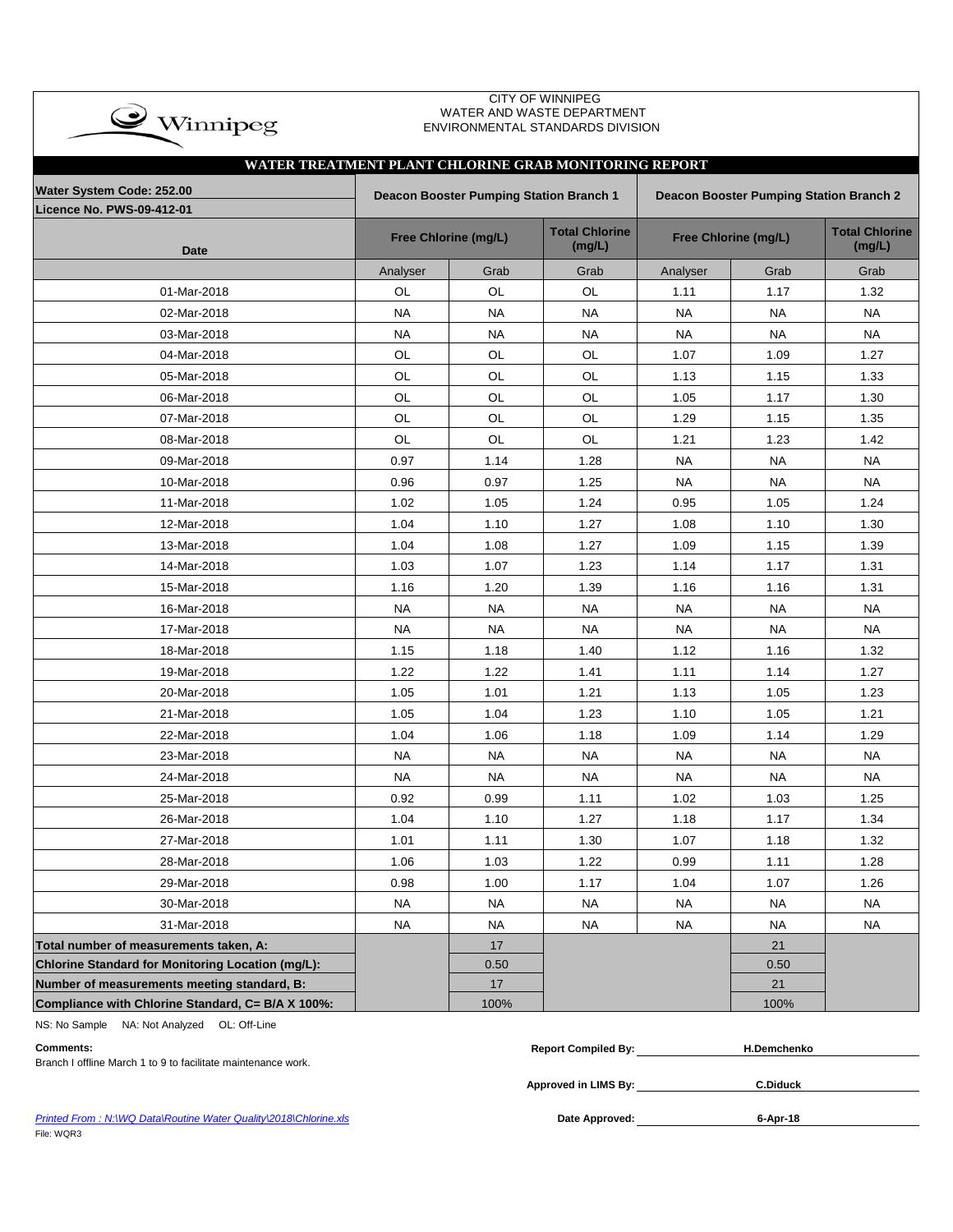

### **CITY OF WINNIPEG**WATER AND WASTE DEPARTMENT

Water System Code: **252.00**

 Licence Number:**PWS-09-412-01**

WATER TREATMENT PLANT UV REPORTWATER SERVICES

Report Period: **March 2018** Report Created: **Sunday, April 01, 2018**

**% Volume Treated To**Untreated Below To Below To Below To Total Puntreated Below To Total Untreated Below To Total Untreated Below To Total Puntreated Below To I Dial Below To Total Below To Total Below To Total Below To Total Below To Total B **Dose** 0.00 0.00 0.00 0.00 70.50 70.50 0.00 0.00 0.00 0.00 0.00 52.83 52.83 0.00 0.00 0.00 0.00 76.68 0.00 200.01 200.01 100.000.00 0.00 0.00 0.00 70.61 70.61 0.00 0.00 0.00 0.00 0.00 52.58 52.58 0.00 0.00 0.00 0.00 76.80 0.00 199.99 199.99 100.00100.00 0.00 0.00 0.00 0.00 70.67 70.67 0.00 0.00 0.00 0.00 0.00 52.55 52.55 0.00 0.00 0.00 0.00 76.77 0.00 199.99 199.99 100.000.00 0.00 0.00 0.00 70.66 70.66 0.00 0.00 0.00 0.00 0.00 52.57 52.57 0.00 0.00 0.00 0.00 76.78 0.00 200.01 200.01 100.000.00 0.00 0.00 0.00 0.00 70.65 70.65 0.00 0.00 0.00 0.00 0.00 52.56 52.56 0.00 0.00 0.00 0.00 0.00 76.79 76.79 0.00 0.00 200.00 200.00 100.00 0.00 0.00 0.00 0.00 0.00 64.34 64.34 0.00 0.00 0.00 0.00 0.00 51.67 51.67| 0.00 0.00 0.00 0.00 0.00 68.26 68.26| 0.00 0.00 184.28 184.28| 100.00 0.00 0.00 0.00 0.00 0.00 70.66 70.66| 0.00 0.00 0.00 0.00| 0.00 52.42 52.42| 0.00 0.00 0.00 0.00| 0.00 0.00| 76.89 76.89| 0.00 0.00 199.96 199.96| 100.00 0.00 0.00 0.00 0.00 72.01 72.01 0.00 0.00 0.00 0.00 0.00 52.87 52.87 0.00 0.00 0.00 0.00 74.86 0.00 199.73 199.73 100.000.00 0.00 0.00 0.00 73.89 73.89 0.00 0.00 0.00 0.12 0.12 28.40 28.64 0.00 20.16 20.16 0.00 75.67 0.12 198.11 198.35 99.880.00 0.00 0.00 0.00 75.01 75.01 0.00 0.00 0.00 0.00 0.00 0.00 0.00 0.00 39.99 39.99 0.00 72.38 0.00 187.38 187.38 100.000.00 0.00 0.00 0.00 72.89 72.89 0.00 0.00 0.00 0.00 0.00 0.00 0.00 0.00 35.67 35.67 0.00 64.42 0.00 172.98 172.98 100.000.00 0.00 0.00 0.00 65.01 65.01 0.00 0.00 0.00 0.00 0.00 0.00 0.00 0.75 37.74 38.49 0.00 69.53 0.00 172.28 173.03 99.5699.56 0.00 0.00 0.00 0.00 56.15 56.15 0.00 0.00 0.00 0.00 0.00 35.25 35.25 3.61 11.41 15.02 0.00 66.53 0.00 169.34 172.95 97.910.00 0.00 0.00 0.00 0.00 53.70 53.70| 0.00 0.00 0.00 0.00 0.00 56.25 56.25| 0.00 0.00 0.00 0.00| 0.00 63.03 63.03| 0.00 0.00 172.98 172.98| 100.00 0.00 0.00 0.00 0.00 16.60 16.60 0.00 30.10 30.10 0.00 0.00 52.58 52.58 0.00 0.00 0.00 0.00 73.68 0.00 172.97 172.97 100.000.00 0.00 0.00 0.00 0.00 0.00 0.00 45.23 45.23 0.00 0.00 50.10 50.10 0.00 0.00 0.00 0.00 78.63 0.00 173.96 173.96 100.000.00 0.00 0.00 0.00 0.00 0.00 0.00 46.81 46.81 0.00 0.00 51.11 51.11 0.00 0.00 0.00 0.00 80.09 0.00 178.01 178.01 100.000.00 0.00 0.00 0.00 0.00 0.00 0.00 47.10 47.10 0.00 0.00 51.00 51.00 0.00 0.00 0.00 0.00 79.92 0.00 178.02 178.02 100.000.00 0.19 3.50 0.04 15.06 15.10 0.36 55.47 56.18 0.00 0.00 17.16 17.16 0.46 14.04 14.50 0.00 71.28 0.36 176.51 177.91 99.210.04 0.04 22.62 0.00 56.54 56.54 0.00 21.88 21.88 0.00 0.00 0.00 0.00 0.00 20.62 20.62 0.00 59.37 0.04 181.03 181.10 99.9699.96 0.00 0.00 23.20 0.00 76.58 76.58 0.00 0.00 0.00 0.24 0.24 0.00 0.48 0.00 20.63 20.63 0.00 69.27 0.24 189.68 190.16 99.750.00 0.00 52.07 0.00 65.98 65.98 0.00 0.00 0.00 0.03 0.24 0.59 0.85 0.00 0.00 0.00 0.00 71.12 0.03 189.76 190.02 99.860.00 0.00 19.37 0.00 74.92 74.92 0.00 0.00 0.00 0.00 0.09 33.21 33.30 0.00 0.00 0.00 0.00 62.45 0.00 189.95 190.03 99.950.00 0.00 0.07 0.07 0.00 0.00 80.57 80.57 0.00 0.00 0.00 0.00 0.00 51.19 51.19 0.00 0.00 0.00 0.00 0.00 0.00 58.17 58.17 0.00 0.00 190.00 190.00 100.00 0.00 0.00 0.00 0.00 0.00 80.57 80.57 0.00 0.00 0.00 0.00 0.00 51.17 51.17 0.00 0.00 0.00 0.00 0.00 58.28 58.28| 0.00 0.00 190.02 190.02 100.00 0.00 0.00 0.00 0.00 80.28 80.28 0.00 0.00 0.00 0.00 0.00 50.84 50.84 0.00 0.00 0.00 0.00 58.00 0.00 189.12 189.12 100.00100.00 0.00 0.00 0.00 0.00 80.16 80.16 0.00 0.00 0.00 0.00 0.00 50.68 50.68 0.00 0.00 0.00 0.00 57.66 0.00 188.50 188.50 100.000.00 0.00 0.00 0.00 79.96 79.96 0.00 0.00 0.00 0.00 0.00 50.58 50.58 0.00 0.00 0.00 0.00 57.44 0.00 187.98 187.98 100.000.00 0.00 0.00 0.00 80.07 80.07 0.00 0.00 0.00 0.00 0.00 50.55 50.55 0.00 0.00 0.00 0.00 57.35 0.00 187.96 187.96 100.000.00 0.00 0.00 0.00 75.18 75.18 0.00 0.00 0.00 0.00 0.00 48.15 48.15 0.00 0.00 0.00 0.00 53.05 0.00 176.39 176.39 100.00100.00 0.00 0.00 0.00 0.00 0.00 73.39 73.39| 0.00 0.00 0.00 0.00 0.00 47.37 47.37| 0.00 0.00 0.00 0.00 0.00 0.00 51.92 51.92| 0.00 0.00 172.68 172.68| 100.00 0.04 0.23 120.83 121.10 0.00 0.04 1892.60 1892.64 0.36 0.36 246.59 247.30 0.39 0.68 1196.24 1197.32 0.00 4.83 200.25 205.08 0.00 2113.05 2113.05 0.78 6.13 5769.57 5776.49 **UVR-D400A UVR-D500A UVR-D600A Total**Date %% | Water Volume [ML] | Water Volume [ML] | Water Volume [ML] | Water Volume [ML] | Water Volume [ML] | Water Volume [ML] | Water Volume [ML] **Transmittance UVR-D100A UVR-D200A UVR-D300A**Untreatedd Below I To I Total Untreated Below I To I Total Untreated Below 01/03/20188| 95.16 | 0.00 0.00 0.00 0.00| 0.00 0.00 70.50 70.50| 0.00 0.00 0.00 0.00| 0.00 0.00 52.83 52.83| 0.00 0.00 0.00 0.00 0.00 0.00 0.00 76.68 76.68| 0.00 0.00 Total**Untreated** Below To Total Untreated 0.00 0.00 76.80 0.00 03/03/20188| 95.28 | 0.00 0.00 0.00 0.00| 0.00 0.00 70.67 70.67| 0.00 0.00 0.00 0.00| 0.00 0.00 52.55 52.55| 0.00 0.00 0.00 0.00 0.00 0.00 76.77 76.77| 0.00 0.00 02/03/20188| 95.23 | 0.00 0.00 0.00 0.00| 0.00 0.00 70.61 70.61| 0.00 0.000.00 0.00 0.00 0.00 0.00 76.78 76.78 0.00 0.00 05/03/20188| 95.25 | 0.00 0.00 0.00| 0.00 0.00 70.65 70.65| 0.00 0.00 0.00 0.00| 0.00 0.00 52.56 52.56| 0.00 0.00 0.00 0.00 0.00 0.00 76.79 76.79| 0.00 0.00 04/03/2018 95.11 0.00 0.00 0.00 0.00 0.00 68.26 0.00 07/03/20188| 95.01 | 0.00 0.00 0.00 0.00| 0.00 0.00 70.66 70.66| 0.00 0.00 0.00 0.00| 0.00 0.00 52.42 52.42| 0.00 0.00 0.00 0.00 0.00 0.00 0.00 76.89 76.89| 0.00 0.00 06/03/2018 95.34 0.00 0.00 0.00 0.00 0.00 74.86 0.00 09/03/20188| 94.78 | 0.00 0.00 0.00 0.00| 0.00 0.00 73.89 73.89| 0.00 0.00 0.00| 0.12 0.12 28.40 28.64| 0.00 0.00 20.16 0.00 0.00 0.00 75.67 75.67| 0.12 0.12 08/03/20188| 94.76 | 0.00 0.00 0.00 0.00| 0.00 0.00 72.01 72.01| 0.00 0.00 0.00 72.38 0.00 11/03/2018 94.52 0.00 0.00 0.00 0.00 0.00 64.42 0.00 10/03/20188| 93.93 | 0.00 0.00 0.00 0.00| 0.00 0.00 75.01 75.01| 0.00 0.00 0.00 69.53 0.75 13/03/20188| 94.63 | 0.00 0.00 0.00 0.00| 0.00 0.00 56.15 56.15| 0.00 0.00 0.00 0.00| 0.00 0.00 35.25 35.25| 0.00 3.61 11.41 15.02| 0.00 0.00 66.53 66.53| 0.00 3.61 12/03/20188| 94.57 | 0.00 0.00 0.00 0.00| 0.00 0.00 65.01 65.01| 0.00 0.00 0.00 63.03 0.00 15/03/20188| 94.19 | 0.00 0.00 0.00 0.00| 0.00 0.00 16.60 16.60| 0.00 0.00 30.10| 0.00 0.00 52.58 52.58| 0.00 0.00 0.00 0.00 0.00 0.00 73.68 73.68| 0.00 0.00 0.00 14/03/2018 94.46 0.00 0.00 0.00 0.00 0.00 78.63 0.00 17/03/20188| 93.79 | 0.00 0.00 0.00 0.00| 0.00 0.00 0.00| 0.00 0.00 46.81 46.81| 0.00 0.00 51.11 51.11| 0.00 0.00 0.00 0.00 0.00 0.00 80.09 80.09| 0.00 0.00 0.00 16/03/2018 93.96 0.00 0.00 0.00 0.000.00 0.00 0.00 0.00 0.00 79.92 79.92 0.00 0.00 19/03/20188| 93.66 | 0.00 0.19 3.50 3.69| 0.00 0.04 15.06 15.10| 0.36 0.36 55.47 56.18| 0.00 0.00 17.16 17.16| 0.00 0.46 14.04 14.50| 0.00 0.00 71.28 71.28| 0.36 1.05 18/03/2018 93.74 0.00 0.00 0.00 0.00 0.00 59.37 0.04 21/03/20188| 93.98 | 0.00 0.00 23.20 23.20| 0.00 0.00 76.58 76.58| 0.00 0.00 0.00 0.00| 0.24 0.24 0.00 0.48| 0.00 0.00 20.63 20.63| 0.00 0.00 69.27 69.27| 0.24 0.24 20/03/2018 93.57 22.69 0.00 0.00 0.00 0.00 71.12 0.24 23/03/20188| 95.04 | 0.00 0.00 19.37 19.37| 0.00 0.00 74.92 74.92| 0.00 0.00 0.00 0.00| 0.00 0.09 33.21 33.30| 0.00 0.00 0.00 0.00 0.00 0.00 62.45 62.45| 0.00 0.09 0.09 22/03/20188| 94.92 | 0.00 0.00 52.07 52.07| 0.00 0.00 65.98 65.98| 0.00 0.00 0.00 58.17 0.00 25/03/20188| 95.00 | 0.00 0.00 0.00 0.00| 0.00 0.00 80.57 80.57| 0.00 0.00 0.00 0.00| 0.00 0.00 51.17 51.17| 0.00 0.00 0.00 0.00 0.00 0.00 58.28 58.28| 0.00 0.00 24/03/20188| 95.10 | 0.00 0.00 0.07 0.07| 0.00 0.00 80.57 80.57| 0.00 0.00 0.00 58.00 0.00 27/03/20188| 95.12 | 0.00 0.00 0.00 0.00| 0.00 0.00 80.16 80.16| 0.00 0.00 0.00 0.00| 0.00 0.00 50.68 50.68| 0.00 0.00 0.00 0.00 0.00 0.00 0.00 57.66 57.66| 0.00 0.00 0.00 26/03/2018 95.02 0.00 0.00 0.00 0.000.00 0.00 0.00 0.00 0.00 57.44 57.44 0.00 0.00 29/03/2018 94.77 0.00 0.00 0.00 0.00 0.00 57.35 0.00 28/03/2018 94.75 0.00 0.00 0.00 0.00 0.00 53.05 0.00 31/03/20188| 95.05 | 0.00 0.00 0.00 0.00| 0.00 0.00 73.39 73.39| 0.00 0.00 0.00 0.00| 0.00 0.00 47.37 47.37| 0.00 0.00 0.00 0.00 0.00 0.00 51.92 51.92| 0.00 0.00 30/03/20188| 94.79 | 0.00 0.00 0.00 0.00| 0.00 0.00 75.18 75.18| 0.00 0.000.00 2113.05 2113.05 0.78 6.13

#### **Water Volume [%]:**

0.01 % $0.11$  % 99.88 %Below Dose Untreated:

To Dose

**Total [ML]:** 0.04 0.23 120.83 121.10 0.00 0.04 1892.60 1892.64 0.36 0.36 246.59 247.30 0.39 0.68 1196.24 1197.32 0.00

Submitted By: D.Merredew **Submitted By: D.Merredew Signature: Original Signed by D.Merredew**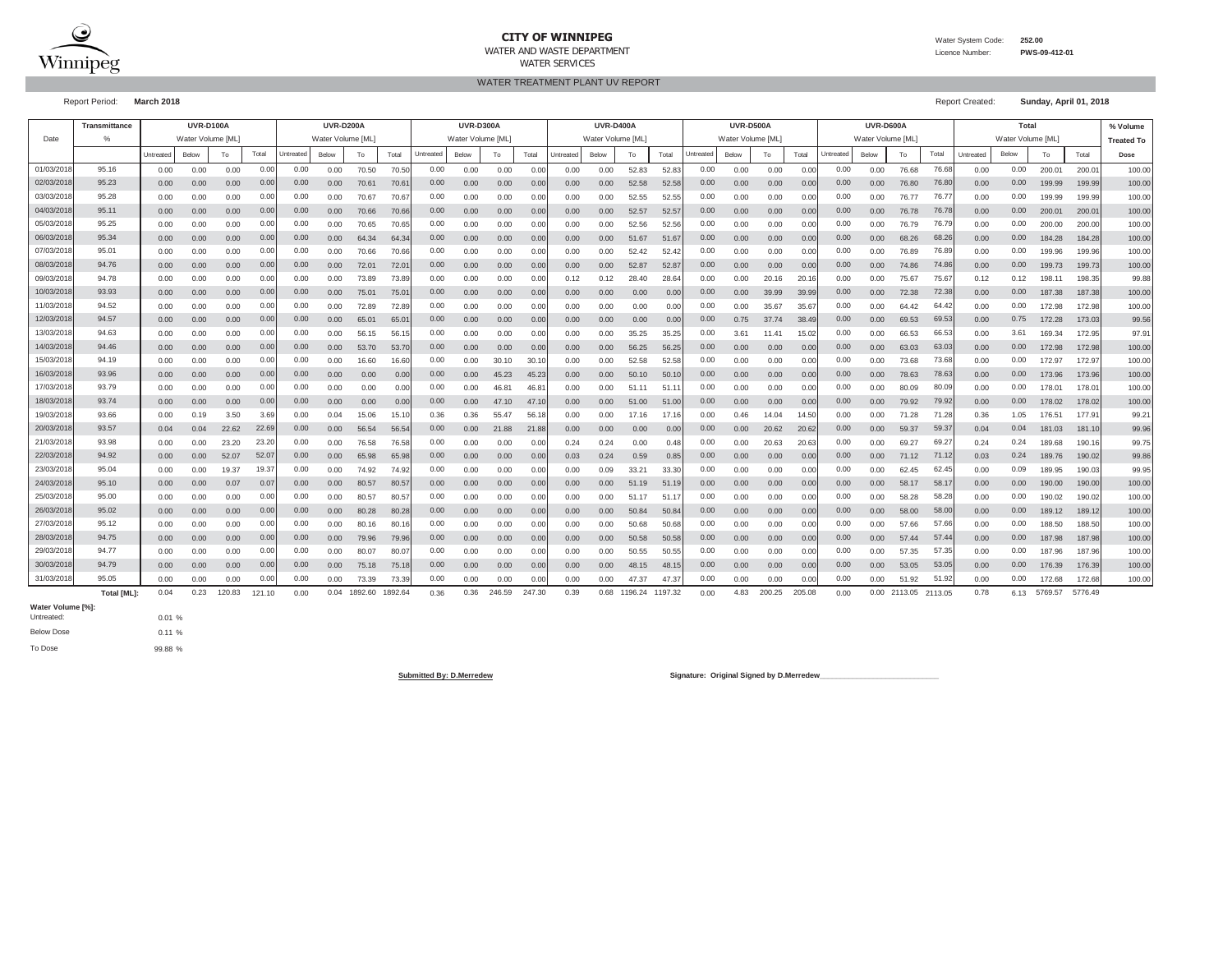

Water and Waste Department • Service des eaux et des déchets

Wednesday, April 4, 2018 **Our Incident/Report No: 01-2018**  LIMS Reference No: **52231**

Mr. Derek Clarke Incident Date: **March 13, 2018**  Drinking Water Officer Manitoba Sustainable Development, Office of Drinking Water Box 6000 Gimli, MB R0C 1B0

# **RE: CORRECTIVE ACTION REPORT**

| <b>WATER SYSTEM, CODE</b><br><b>LOCATION OF NON-COMPLIANT INCIDENT</b><br><b>INCIDENT REPORTED BY</b><br>TYPE OF NON-COMPLIANT INCIDENT<br><b>DESCRIPTION OF CORRECTIVE ACTIONS</b> | Winnipeg Public Water System, 252.00<br><b>Winnipeg 3-Dist WC04</b><br>Courtney Diduck, Analytical Services Branch Head<br>Low positive Total Coliform (<10 per100mL), 3 MR 41/2007<br><b>Environmental Standards:</b><br>AS SOON AS POSSIBLE: Re-sampled original location until two<br>consecutive negative results were reported. Also tested for<br>turbidity, free/total chlorine, temperature and contacted the ODW. |
|-------------------------------------------------------------------------------------------------------------------------------------------------------------------------------------|----------------------------------------------------------------------------------------------------------------------------------------------------------------------------------------------------------------------------------------------------------------------------------------------------------------------------------------------------------------------------------------------------------------------------|
| <b>TEST RESULTS</b>                                                                                                                                                                 | See Attached                                                                                                                                                                                                                                                                                                                                                                                                               |

NOTES/COMMENTS:

1. UP/DOWN STREAM testing performed when EC is >0 /100mL, TC is >10 /100mL or when resample/consecutive sample is positive for EC or TC or as directed by the Manager of Environmental Standards Division and/or the Office of Drinking Water

### **EMERGENCY REPORTING IS REQUIRED WHERE A POTENTIAL HEALTH RISK IS INVOLVED. FOLLOW THE INSTRUCTIONS OF YOUR DRINKING WATER OFFICER ON SITUATIONS REQUIRING IMMEDIATE REPORTING**

N:\Environmental Standards\Analytical Services\Government Agencies\Office of Drinking Water\Corrective Action Reports